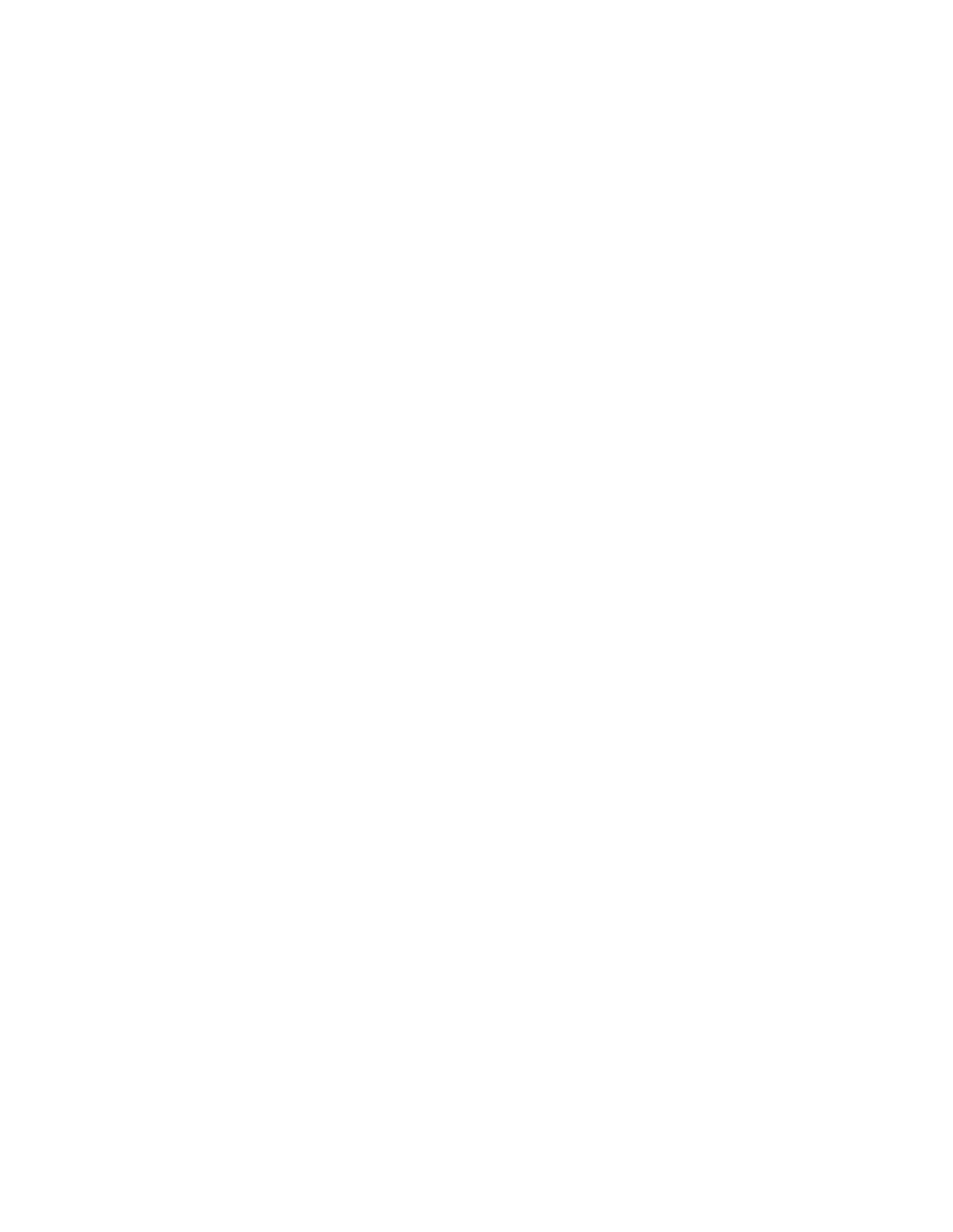#### **Part 1**

## **Rules and Regulations**

#### **§101. Purpose.**

The purpose of this Part is to establish and reinforce rules and regulations governing the use and enjoyment of parks and recreation areas owned by the Borough or by charitable organizations or otherwise within the Borough's control pursuant to powers vested in the Council by the Borough Code and any other applicable law or regulation. (Ord. 547, 11/9/1994, §1)

#### **§102. Definition.**

For the purpose of this Part, the term "park" shall mean any outdoor property within the Borough's control and made available for the use and recreational enjoyment of the residents of the Borough and as allowed for the members of the general public. (Ord. 547, 11/9/1994, §2)

#### **§103. Rules and Regulations.**

It shall be unlawful for any person entering or using a park to do any of the following while in the park:

- A. Enter or be present in the park after sunset but before sunrise.
- B. Operate a motor vehicle over the posted speed limit of five miles per hour.
- C. Bring dogs or any other animal onto park property.
- D. Operate a bicycle on any other area other than the designated bike trails or parking areas.
- E. Operate a motor vehicle for any other purpose other than for entering or exiting the park.
- F. Park a motor vehicle anywhere other than a designated parking space.
- G. Operate any motor vehicle including, without limitation, a car, truck, motorcycle, dirt bike, trailer, three wheeler, four wheeler or any other road vehicle or recreational vehicle anywhere other than on a parking lot or access road.
- H. Build or erect any structure, whether temporary or permanent.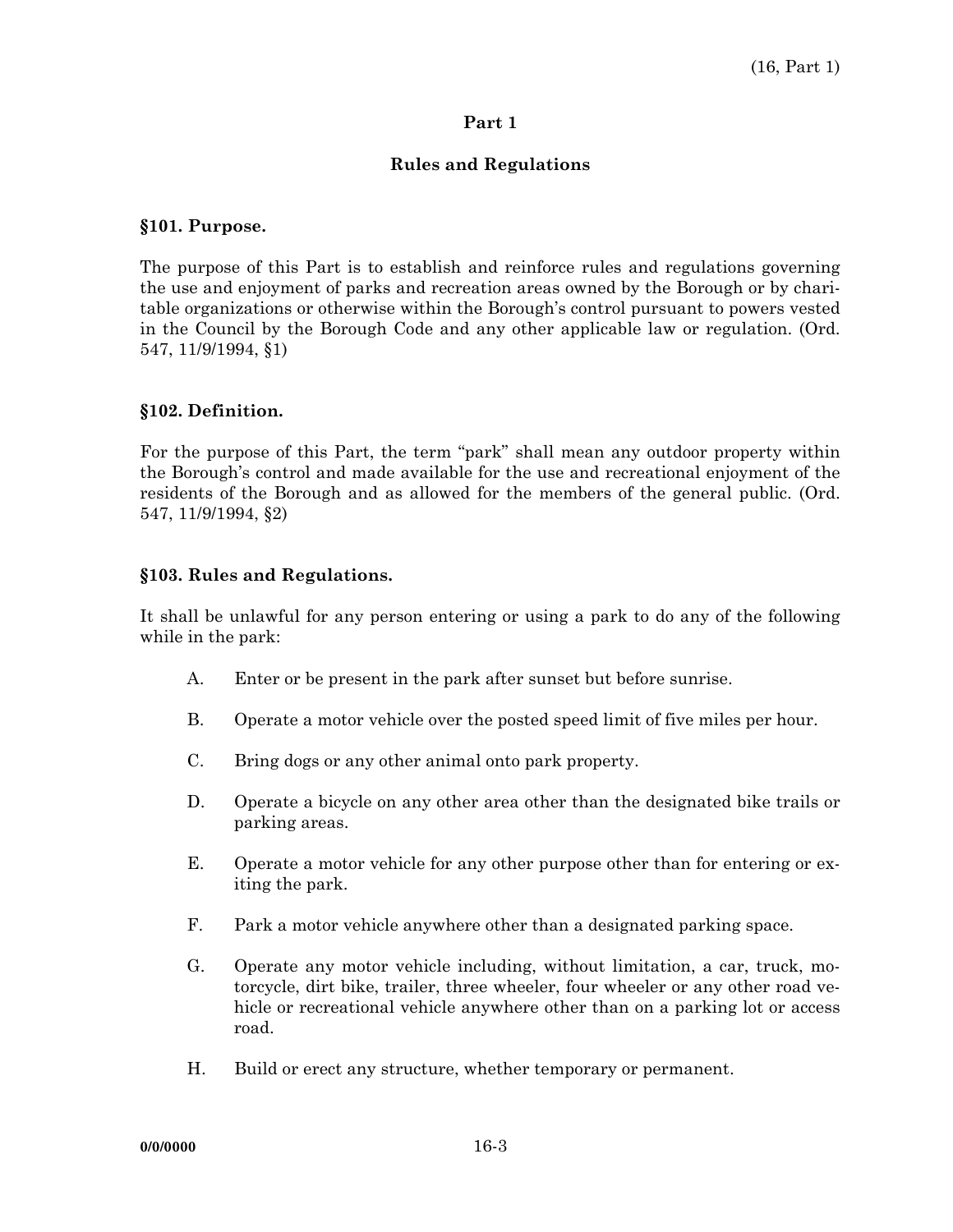- I. Remove, damage or deface any tree, rock, plant, structure, facility or equipment.
- J. Organize or facilitate a gathering of more than 15 people without appropriate permission from the Borough or governing authority.
- K. Possess, use or consume any alcoholic beverage or illegal or illicit substance.
- L. Possess or use any firearm, pistol, gun, slingshot, bow, arrow, explosive or firecracker.
- M. Engage in any activity which results in illegal profit (gambling).
- N. Make or contribute to the making of noise that is disturbing to the rights of others who may wish to use the park or that constitutes a nuisance.
- O. Engage in any commercial activity.
- P. Distribute printed material, engage in solicitation or place unauthorized advertisements, signs or posters without an appropriate permit from the Borough or governing authority.
- Q. Litter or fail to dispose of trash or rubbish brought to the park in appropriate receptacles.
- R. Camp or sleep for more than two hours.
- S. Kindle or maintain or use open fire with the exception of charcoal or gas grills used for preparation of food.
- T. Fail to remove a motor vehicle at or before sunset.
- U. Contaminate, pollute or degrade natural waters.
- V. Engage of trapping of animals.
- W. Remove sand, earth, clay, stone, minerals or other products.
- X. Participate in, become a part of or contribute to boisterous, immoral or indecent conduct.
- Y. Violate or neglect to follow temporary or permanent instructions posted on signs authorized by the Borough or governing authority.

(Ord. 547, 11/9/1994, §3)